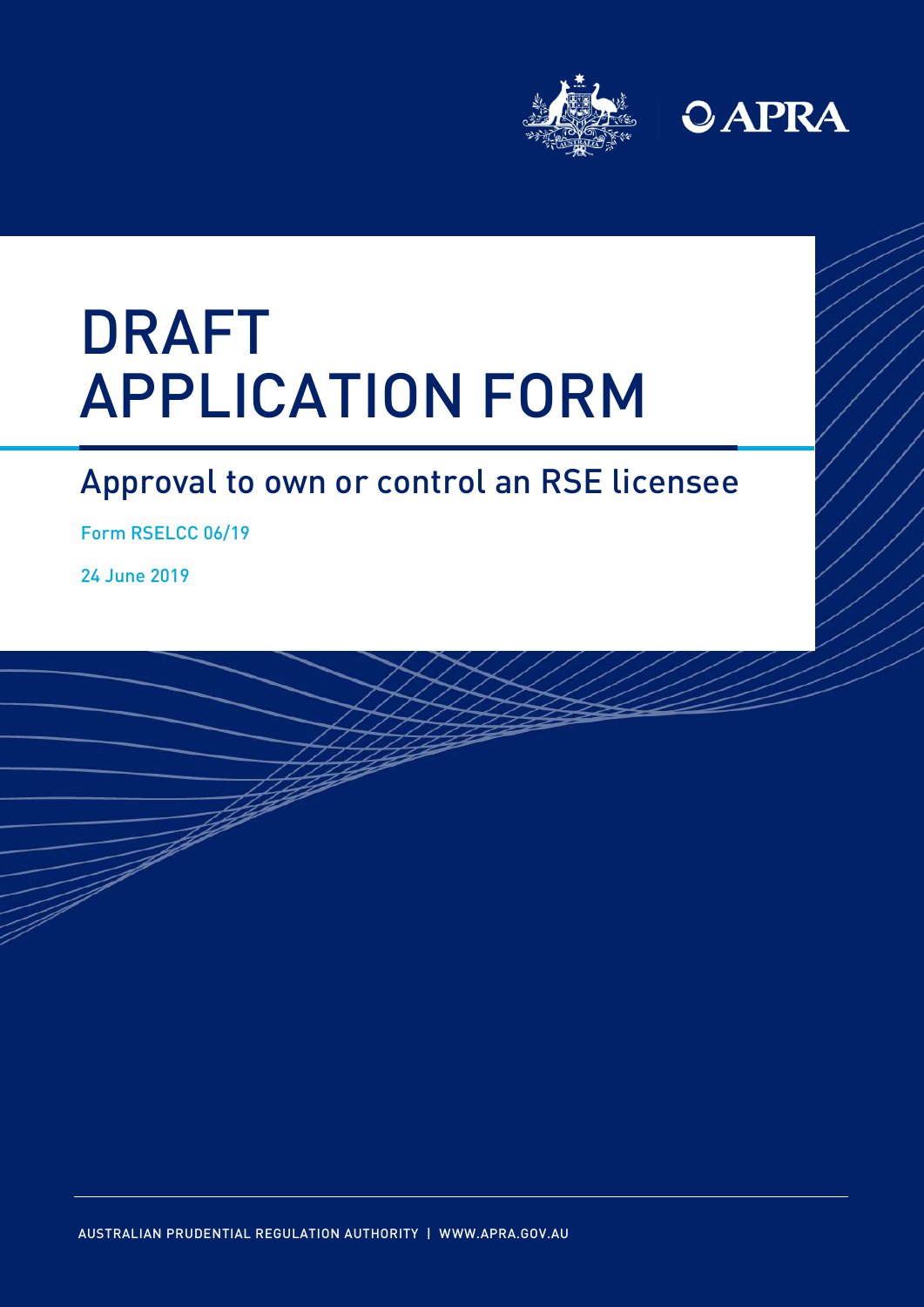## Part A – General Information

All questions in the *Application Form – Approval to own or control an RSE licensee (Form RSELCC)* must be completed.

#### Application details

How do you wish this form to be treated? (check box)

As an application for the purposes of s. 29HA of the SIS Act

 $\bigcirc$  As a draft application only

#### A.1 Details of Applicant/s

| Name of Applicant/s |                |                                  |
|---------------------|----------------|----------------------------------|
| ABN (if applicable) |                |                                  |
| Type of Applicant   | Individual/s   | $\left  \rule{0pt}{10pt}\right.$ |
|                     | Body corporate | $\left  \rule{0pt}{10pt}\right.$ |

#### A.2 Contact details for application

| Contact person - primary |    |     |    |       |
|--------------------------|----|-----|----|-------|
| Title                    | Mr | Mrs | Ms | Other |
| Name                     |    |     |    |       |
| Position held            |    |     |    |       |
| Telephone numbers        |    |     |    |       |
| Direct business number   |    |     |    |       |
| Mobile number            |    |     |    |       |
| Email                    |    |     |    |       |
|                          |    |     |    |       |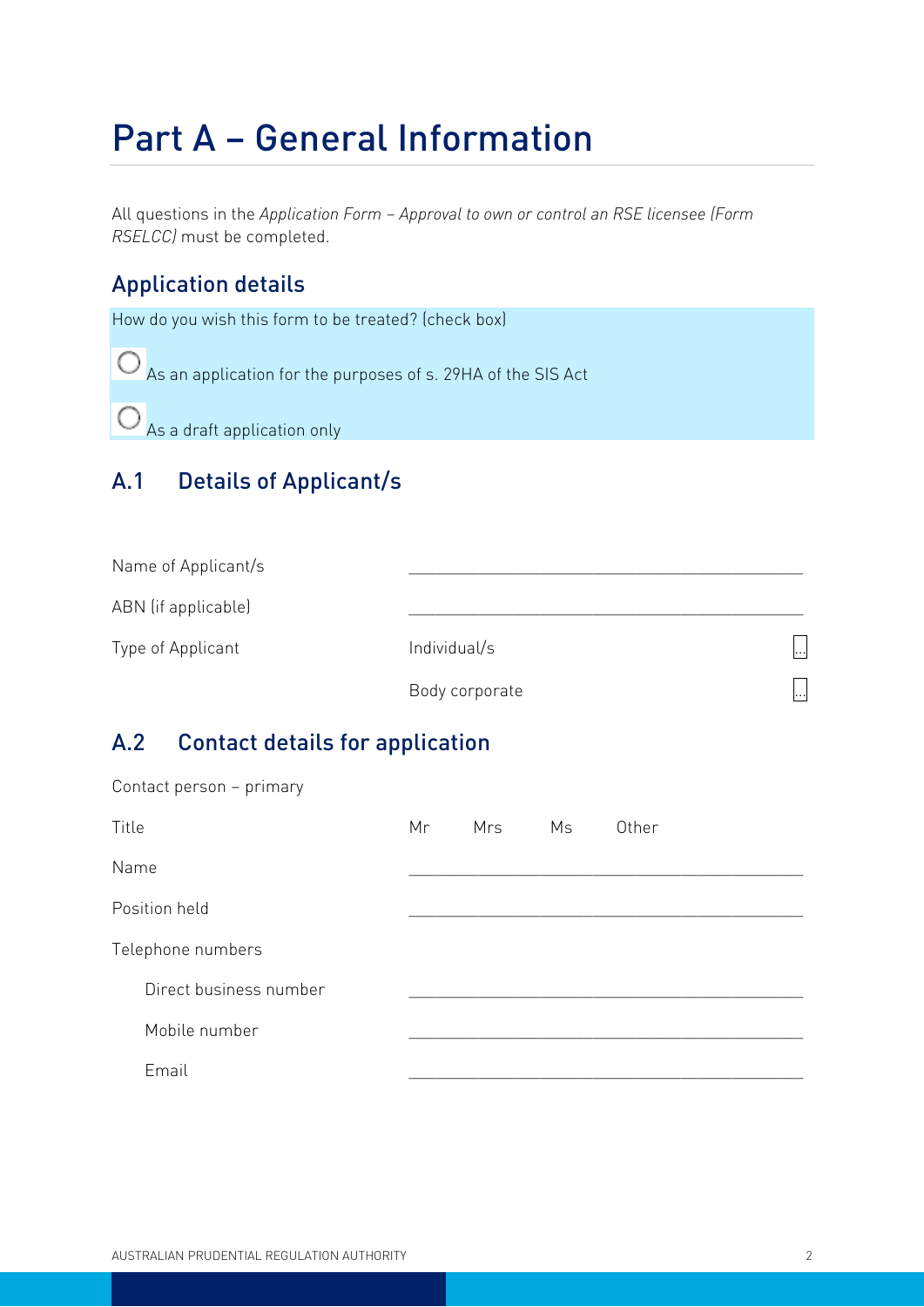| Contact person - secondary |    |     |    |       |
|----------------------------|----|-----|----|-------|
| Title                      | Mr | Mrs | Ms | Other |
| Name                       |    |     |    |       |
| Position held              |    |     |    |       |
|                            |    |     |    |       |
| Telephone numbers          |    |     |    |       |
| Direct business number     |    |     |    |       |
| Mobile number              |    |     |    |       |
| Email                      |    |     |    |       |

#### A.3 Applicant body corporate details (if applicable)

| Trading Name(s)                                      |  |
|------------------------------------------------------|--|
| Registered address                                   |  |
| Street address                                       |  |
| (if same as registered address,<br>write "as above") |  |
| Postal address                                       |  |
| (if same as registered address,<br>write "as above") |  |
| Website                                              |  |

### A.4 Australian Financial Services Licence (AFSL)

| Does the Applicant hold an AFSL? |            | Yes | No |  |
|----------------------------------|------------|-----|----|--|
| If yes, complete this section    |            |     |    |  |
| Name of AFSL holder              |            |     |    |  |
| <b>ABN</b>                       |            |     |    |  |
| AFSL number                      |            |     |    |  |
| Date last issued                 | DD/MM/YYYY |     |    |  |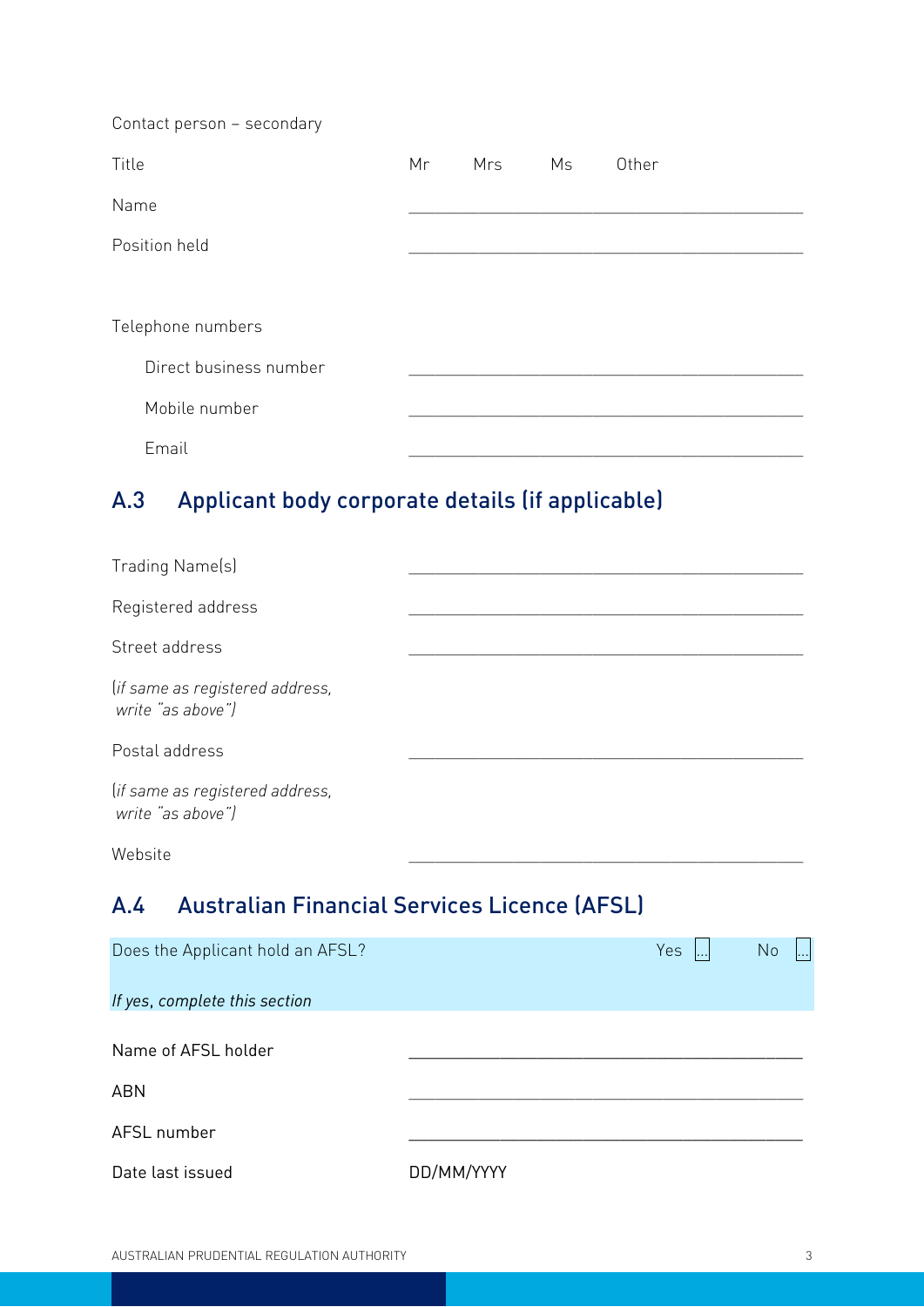| AFSL                           | $\left  \ldots \right $ Attached |
|--------------------------------|----------------------------------|
| Historical ASIC Company Search | $\left  \ldots \right $ Attached |
| Date of search                 | DD/MM/YYYY                       |

#### A.5 Regulated by foreign regulator/s

| Is the Applicant regulated by a foreign regulator/s? | Yes $\ .\ $ | <b>No</b> |
|------------------------------------------------------|-------------|-----------|
| If yes, complete this section                        |             |           |
| Name(s) of foreign regulator/s                       |             |           |
| Country/s                                            |             |           |
| Contact Details of foreign regulator/s               |             |           |

#### Details of current and proposed controlling stake

#### A.6 Details of RSE Licensee

| A.7 Current and proposed percentage holding |  |                                                                                          |  |  |
|---------------------------------------------|--|------------------------------------------------------------------------------------------|--|--|
| Class of licence                            |  | $PO$ $\left  \ldots \right $ $EPO$ $\left  \ldots \right $ $NPO$ $\left  \ldots \right $ |  |  |
| ABN                                         |  |                                                                                          |  |  |
| Name of RSE licensee                        |  |                                                                                          |  |  |

|     | Does the Applicant already hold a stake in the RSE licensee for which approval is sought? |                                                       |              |    |  |  |
|-----|-------------------------------------------------------------------------------------------|-------------------------------------------------------|--------------|----|--|--|
|     |                                                                                           |                                                       | $Yes$ $\Box$ | No |  |  |
|     | Existing holding (if applicable)                                                          |                                                       |              |    |  |  |
|     | Proposed holding                                                                          |                                                       |              |    |  |  |
| A.8 | Licensee                                                                                  | Proposed date of change of ownership / control of RSE |              |    |  |  |

proposed date of change \_\_\_\_\_\_\_\_\_\_\_\_\_\_\_\_\_\_\_\_\_\_\_\_\_\_\_\_\_\_\_\_\_\_\_\_\_\_\_\_\_\_\_\_\_

| Proposed date of change          | DD/MM/YYYYY |  |
|----------------------------------|-------------|--|
| Details explaining basis for the |             |  |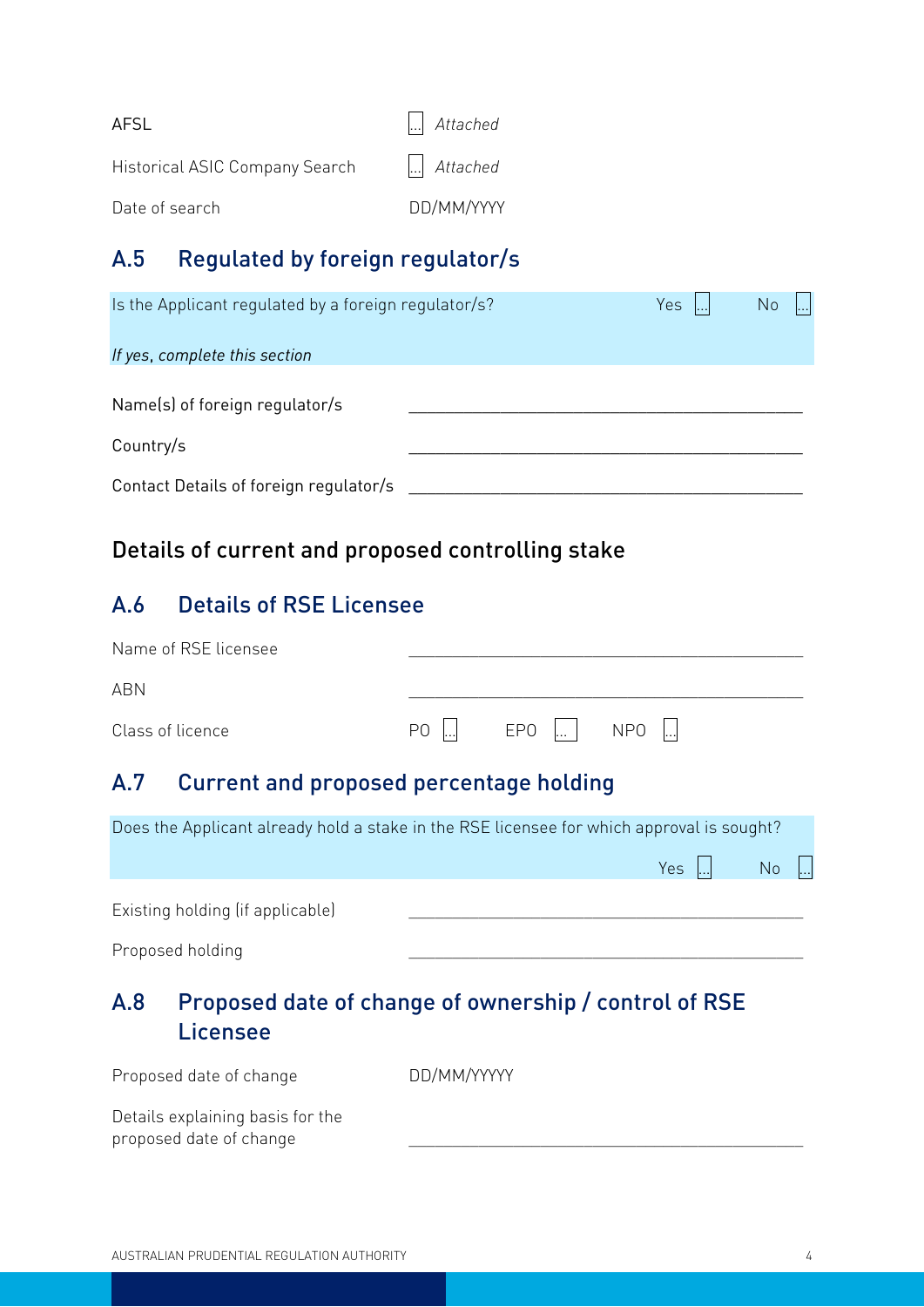### A.9 Applicant background

| A9.1<br>stake in an RSE licensee?                                                                                                | Does the Applicant currently hold, or has the Applicant previously held, a controlling                                   | Yes            | No |
|----------------------------------------------------------------------------------------------------------------------------------|--------------------------------------------------------------------------------------------------------------------------|----------------|----|
| If yes, complete this section                                                                                                    |                                                                                                                          |                |    |
| Details of ownership or control                                                                                                  |                                                                                                                          |                |    |
| A9.2                                                                                                                             | Does the Applicant have any current or previous involvement in an RSE licensee?                                          | Yes            | No |
| If yes, complete this section                                                                                                    |                                                                                                                          |                |    |
| Details of involvement                                                                                                           |                                                                                                                          |                |    |
| <b>Change of RSE licensee details - Director</b><br>A.10                                                                         |                                                                                                                          |                |    |
| Does the proposal include any change of Director(s) on the Board of the RSE licensee?                                            |                                                                                                                          | $Yes$ $\ldots$ | No |
| If yes, complete this section for each proposed director - provide a separate copy of section A10<br>for each proposed director. |                                                                                                                          |                |    |
| Title                                                                                                                            | Other<br>Mr<br>Mrs<br>Ms                                                                                                 |                |    |
| Name of Director                                                                                                                 |                                                                                                                          |                |    |
| Date of Birth                                                                                                                    | DD/MM/YYYY                                                                                                               |                |    |
| Former names                                                                                                                     |                                                                                                                          |                |    |
| Position of Director (check box)<br>(check box)                                                                                  | Executive director<br>Non-executive director<br>Independent director<br>Employer representative<br>Member representative |                |    |
| Chairperson of the Board (check box)                                                                                             | Yes<br>No                                                                                                                |                |    |
| Date of proposed appointment                                                                                                     | DD/MM/YYYY                                                                                                               |                |    |
| Director being replaced (if applicable)                                                                                          |                                                                                                                          |                |    |
| Nationality                                                                                                                      | Attached                                                                                                                 |                |    |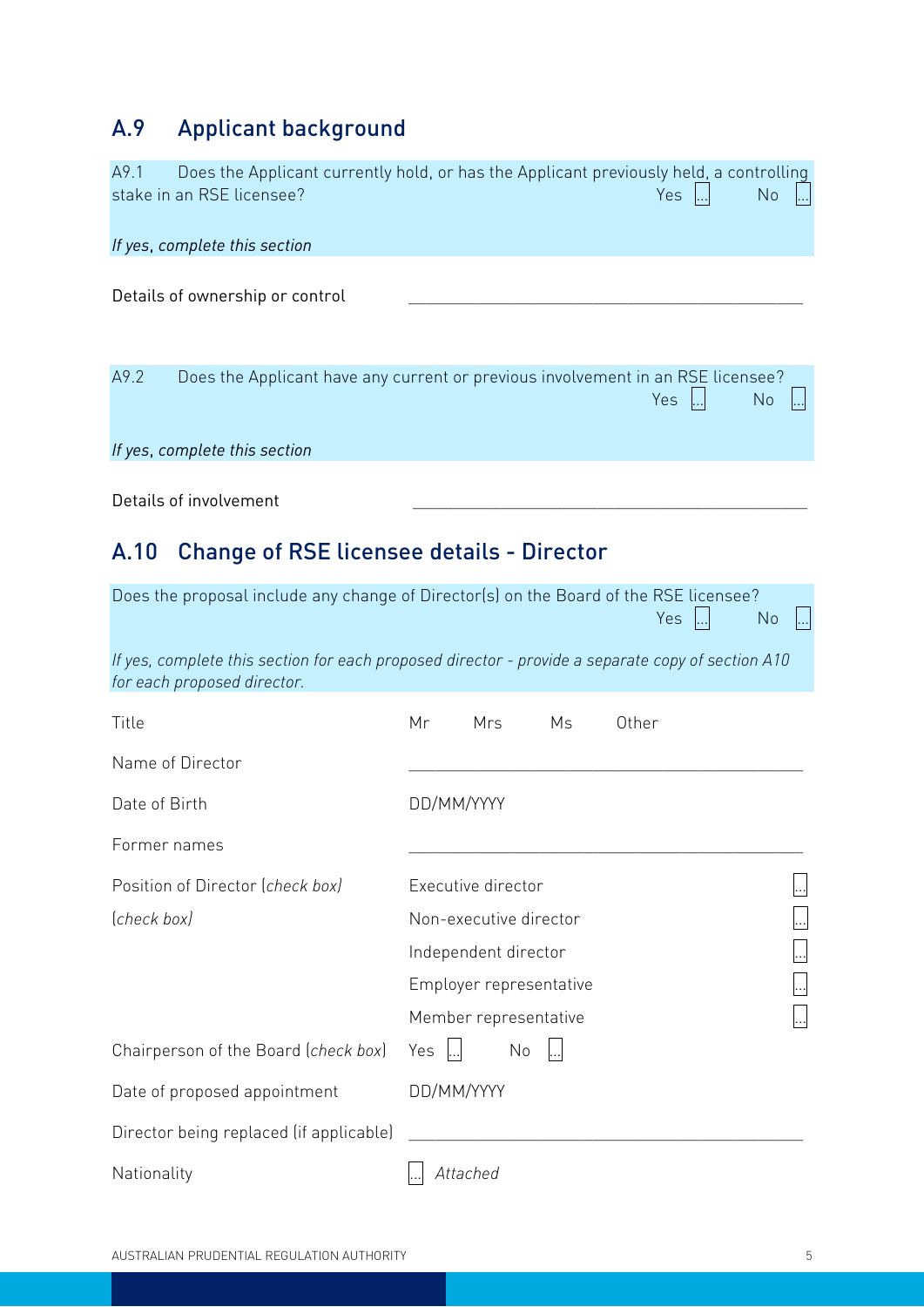| Australian residency                           | Attached              |    |  |  |
|------------------------------------------------|-----------------------|----|--|--|
| Directorships and shareholdings<br>(check box) | Yes - provide details | No |  |  |
| Financial benefit (check box)                  | Yes - provide details | No |  |  |
| Fit and proper assessment                      | Attached              |    |  |  |
| Disqualified person status                     | Attached              |    |  |  |
| Curriculum vitae                               | Attached              |    |  |  |
| Contact details - proposed director            |                       |    |  |  |
| Direct business number                         |                       |    |  |  |
| Mobile number                                  |                       |    |  |  |
| Email                                          |                       |    |  |  |

#### A.11 Change of RSE licensee details - Service Providers

| Does the proposal include a change of service providers to the RSE licensee (either new or<br>additional to existing service providers)? | $\therefore$ Yes $\therefore$ No |  |
|------------------------------------------------------------------------------------------------------------------------------------------|----------------------------------|--|
| If yes, please complete the table below for all changes to service providers<br>(provide an additional table where needed)               |                                  |  |

| Name of Service Provider | Role | Offshore                                                                                     | <b>Outsourcing Agreement</b>                                      |
|--------------------------|------|----------------------------------------------------------------------------------------------|-------------------------------------------------------------------|
|                          |      | $\mathbb{L}$ Yes $\mathbb{L}$ No                                                             | $\left  \dots \right $ Attached $\left  \text{check box} \right $ |
|                          |      | $\begin{array}{ c c c c c c c c } \hline \dots & \text{Yes} & \dots & \text{No} \end{array}$ | $\left  \dots \right $ Attached $\left  \text{check box} \right $ |
|                          |      | $\begin{bmatrix} \dots \end{bmatrix}$ Yes $\begin{bmatrix} \dots \end{bmatrix}$ No           | $\left  \dots \right $ Attached $\left  \text{check box} \right $ |
|                          |      | $\therefore$ Yes $\therefore$ No                                                             | $\left  \dots \right $ Attached $\left  \text{check box} \right $ |

#### A.12 Other business

Does the Applicant undertake or propose to undertake business unrelated to holding the proposed stake in the RSE licensee?

If yes, *complete this section if applicable.*

Yes <mark>...</mark> No ...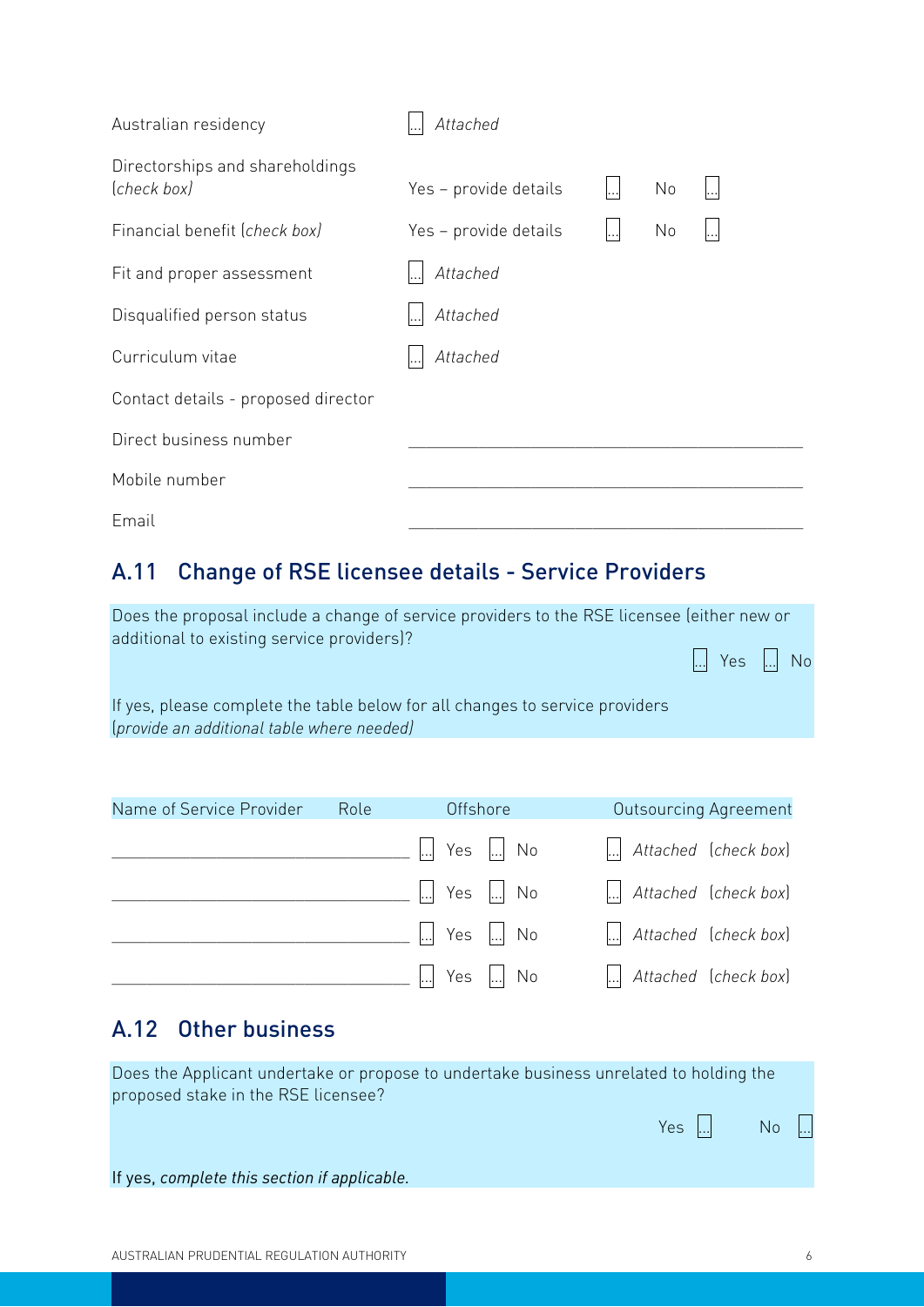Name of company / business

Trading name(s)

ABN \_\_\_\_\_\_\_\_\_\_\_\_\_\_\_\_\_\_\_\_\_\_\_\_\_\_\_\_\_\_\_\_\_\_\_\_\_\_\_\_\_\_\_\_\_

Description of business

Applicant's association with business

Registered address

Street address (*if same as registered address, write "as above")*

#### Postal address

(*if same as registered address, write "as above")*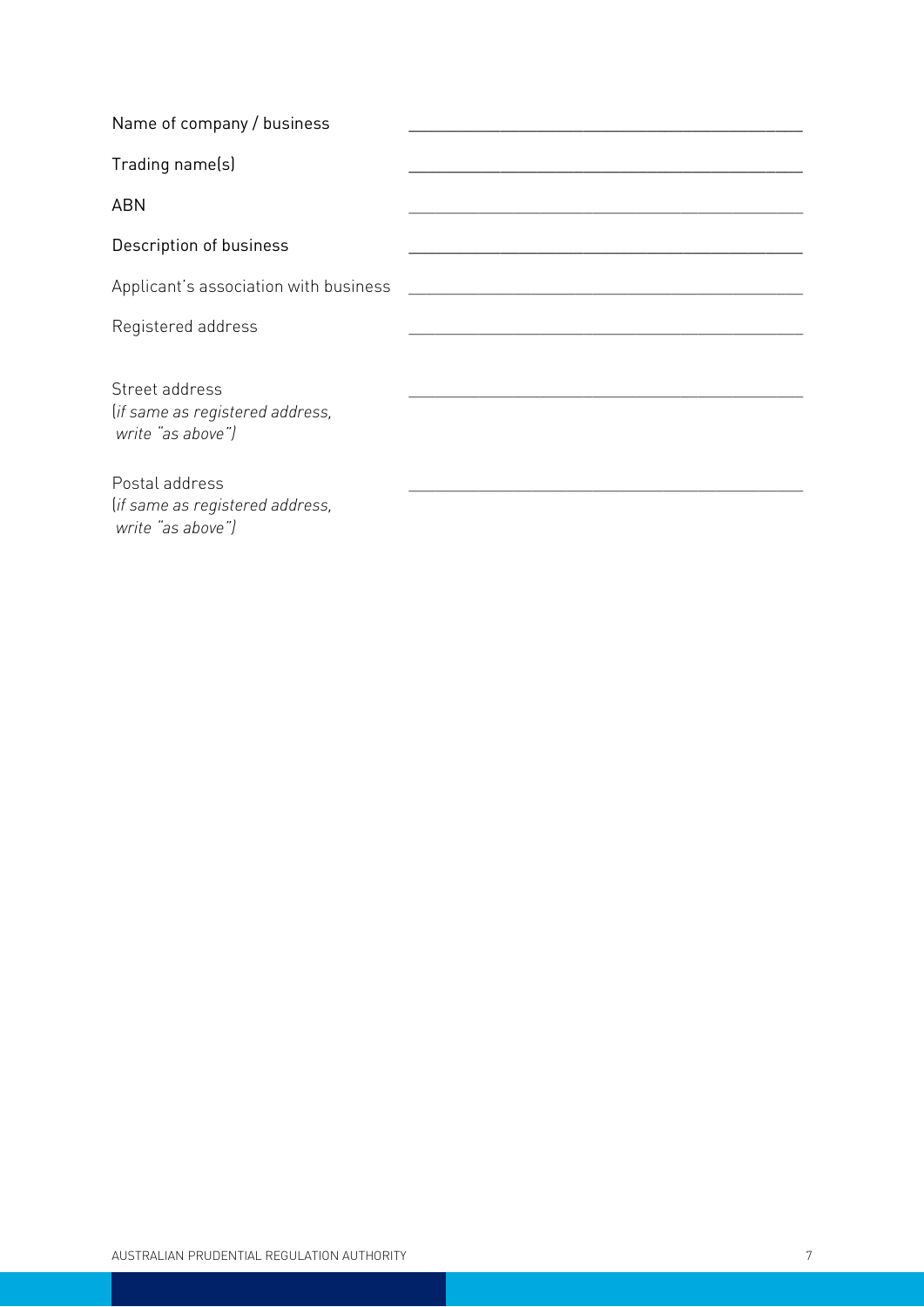## Part B – Supporting Documentation

#### B.1 Proposal

- B1.1 Controlling Stake Proposal … *Attached* (*check box*)
- B1.2 Business Plan (*if applicable*) … *Attached* (*check box*)
- B1.3 Shareholder Agreement (*if applicable*) … *Attached* (*check box*)

#### B.2 Applicant documentation

- B2.1 Risk Assessment … *Attached* (*check box*)
- 
- B2.3 Governing rules (for each RSE) (*if applicable*) … *Attached* (*check box*)
- 
- B2.2 Applicant's constitution (*if applicable*) … *Attached* (*check box*)
	-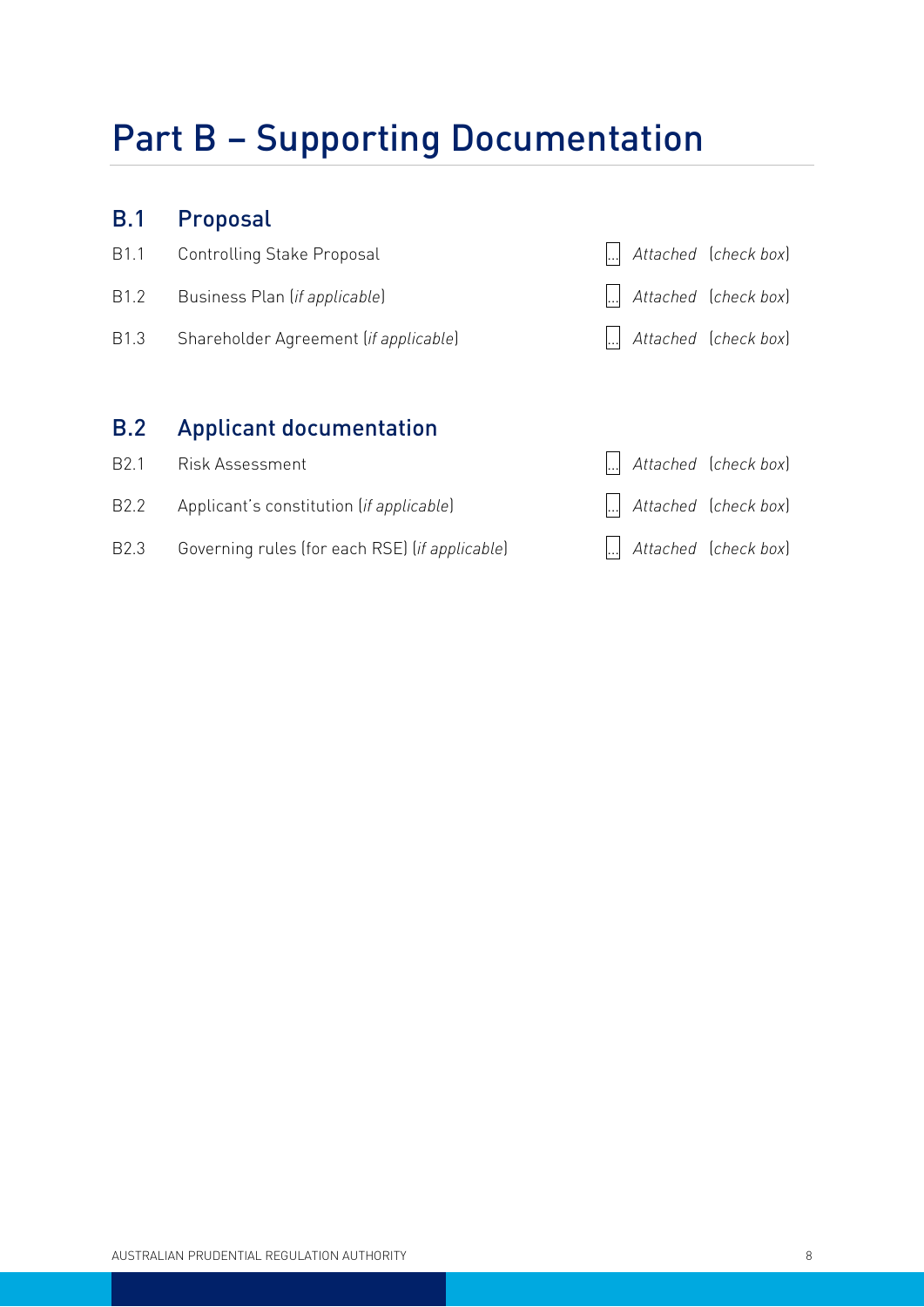### Part C – Attestations

The Applicant attests that each of the statements (i) and (ii) in this attestation are true and correct:

#### (i) Information provided

The Applicant attests that the information provided as part of this application complies with the relevant sections of the SIS Act and the relevant prudential standards.

In addition, the Applicant confirms that any change to the information provided in this application will be provided to APRA as soon as practicable after the information in the application ceases to be correct, together with a statement explaining the rationale for all changes.

#### (ii) Further information

The Applicant acknowledges that APRA may require more information and agrees to promptly provide any information that APRA considers necessary for the application to be fully considered.

The Individual Applicant, or if the Applicant is a body corporate, at least two directors, must sign the attestation.

| Name      |            |
|-----------|------------|
| Position  |            |
| Signature |            |
| Date      | DD/MM/YYYY |
|           |            |
| Name      |            |
| Position  |            |
| Signature |            |
| Date      | DD/MM/YYYY |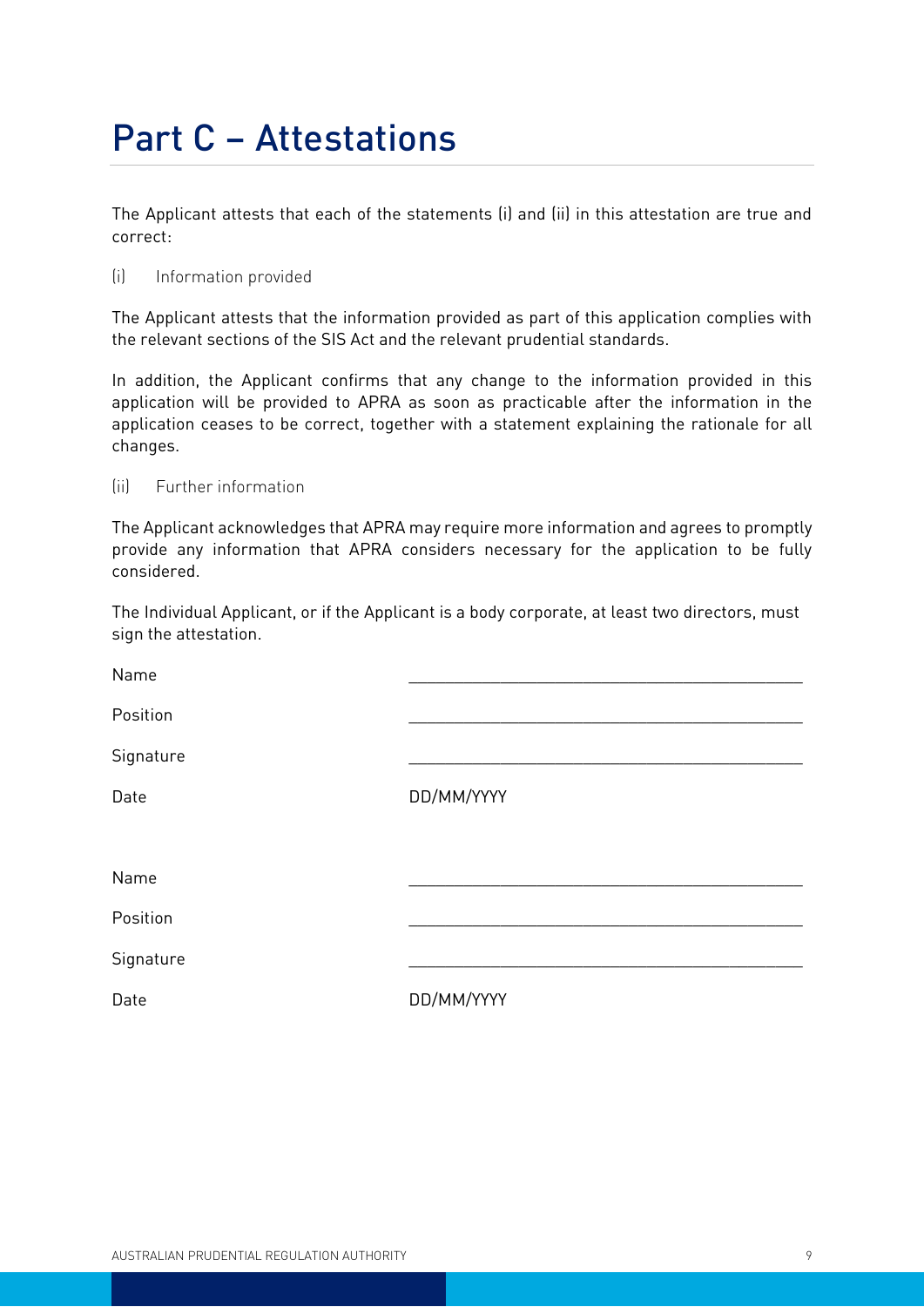### **Notes**

#### Penalties for false information

Applicants should note that giving false or misleading information is a serious offence (see s.136.1, s.137.1 and s.137.2 of the *Criminal Code Act 1995*).

#### **Disclosure**

Where information is disclosed to APRA as part of this application, APRA may in turn disclose that information in any of the circumstances permitted by s.56 of the *Australian Prudential Regulation Authority Act 1998*.

#### When do Applicants apply to APRA for approval to own or control an RSE Licensee?

To expedite the application process, Applicants are strongly encouraged to submit a draft application form prior to lodging the final application.

Applicants should apply at least 90 days prior to the proposed date of change of ownership or control. Applicants should also be aware that APRA may request any further information it considers necessary to assess the application.

#### Is there a prescribed fee?

There is no application fee for Applicants seeking to apply for approval to own or control an RSE licensee.

#### Where to lodge the application form

Applicants are encouraged to lodge this form and all attachments electronically to RSELCCForm@apra.gov.au.

Alternatively, the application form and attachments can be mailed to APRA:

Australian Prudential Regulation Authority GPO Box 9836 In all capital cities (except Darwin, Hobart and Perth)

#### **Enquiries**

Telephone 1300 55 88 49 Email info@apra.gov.au Websit[e www.apra.gov.au](http://www.apra.gov.au/)